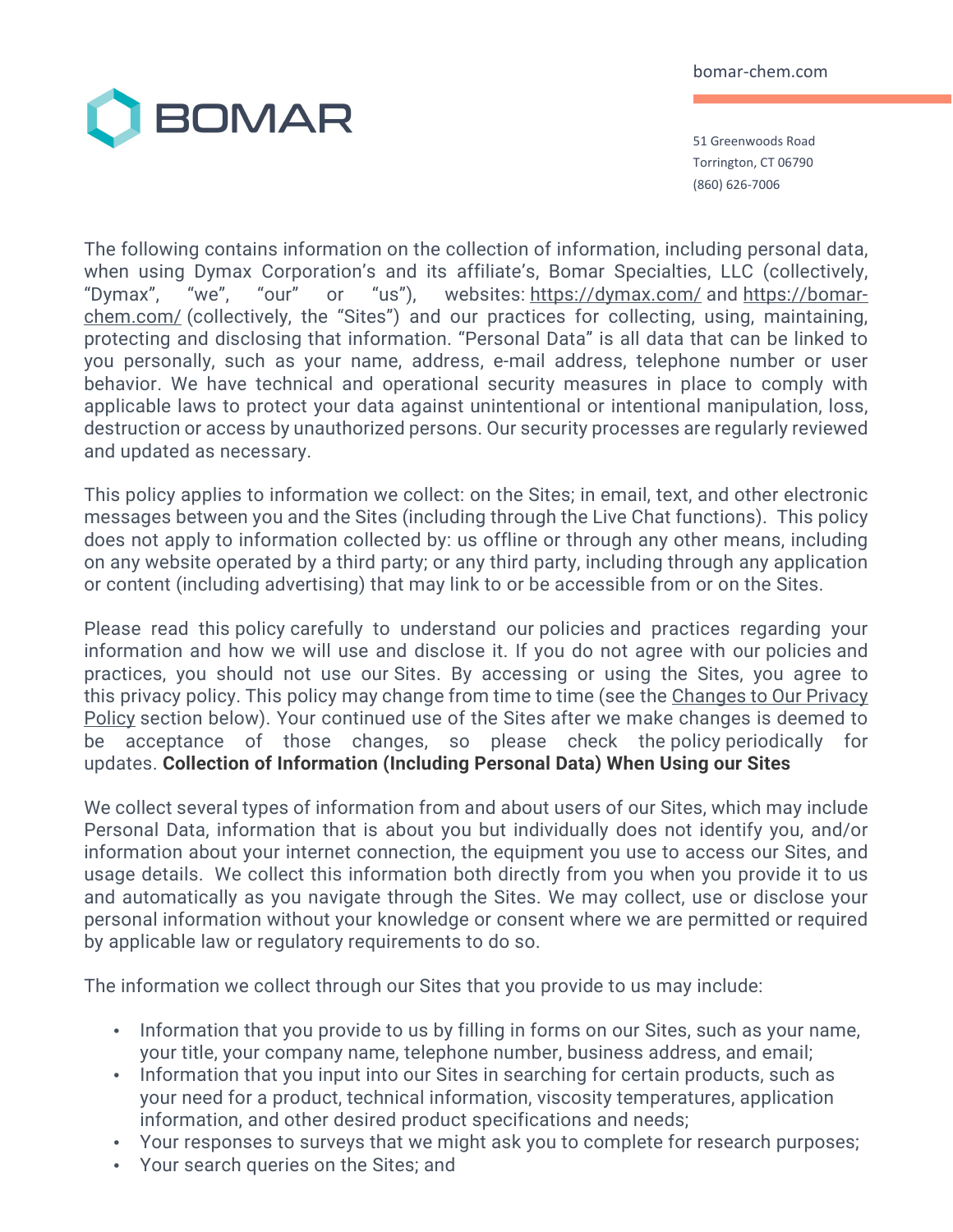

51 Greenwoods Road Torrington, CT 06790 (860) 626-7006

• Information that you provide through the live chat function.

Where your use of the Sites is purely for informational purposes, with no registration or submission of any other information, we may collect data transmitted by your browser to our server through automatic data collection technologies (including those described below under the "Use of Cookies" section). If you wish to view our Sites, we will collect the following data which is technically required by us to display the Sites and protect the Sites' functionality, stability and security; as applicable, the legal basis for such data collection is provided under Art. 6 (1) (f) GDPR:

IP address, date and time of request, time zone difference to Greenwich Mean Time (GMT), content of request (originating page), access status/HTTP status code, data volume respectively transmitted, website from which the request is sent, browser, operating system and its interface, language and version of browser.

Collection of this information helps us to improve our Sites and to deliver a better and more personalized services.

By submitting a telephone number to us you agree that a representative of Dymax can contact you at the number you provide, potentially using automated technology (including texts/SMS messaging) or a pre-recorded message. Your consent is not an obligation to receive any of our products and/or services.

## **How We Use Your Information**

In addition to the ways explicitly described elsewhere in this policy, we use information that we collect about you or that you provide to us, including any Personal Data, as follows:

- To present our Sites and their contents to you.
- To provide you with information, products, or services that you request from us.
- To fulfill any other purpose for which you provide information to use (i.e. request for information).
- To carry out our obligations and enforce our rights arising from any contracts entered into between you and us, including for billing and collection.
- To notify you about changes to our Sites or any products or services we offer or provide though them.
- To allow you to participate in interactive features on our Sites.
- In any other way we may describe when you provide the information.
- For any other purpose with your consent.
- For any other purpose that applicable law permits or requires.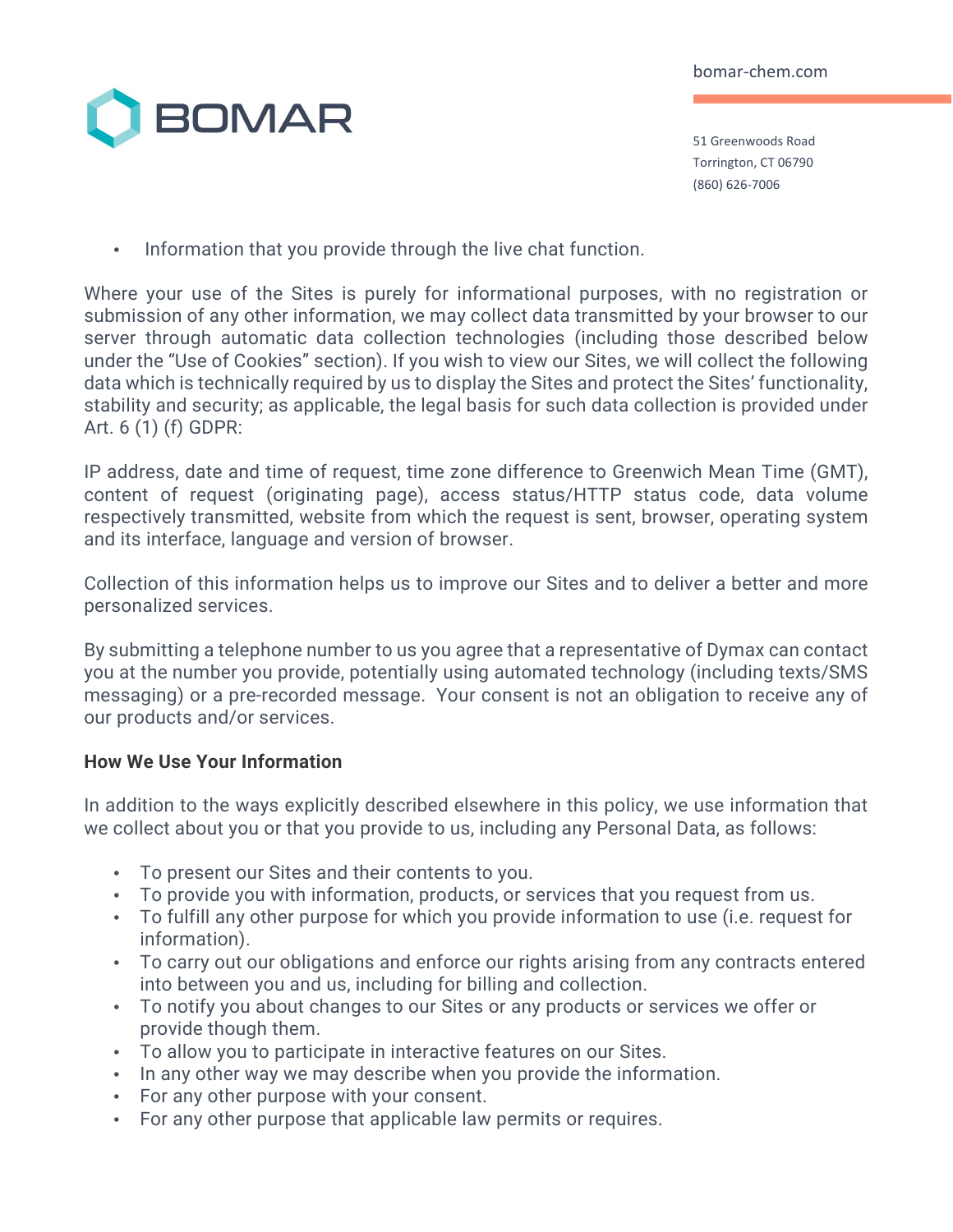

51 Greenwoods Road Torrington, CT 06790 (860) 626-7006

We may also use your information to contact you about [our own and third-parties'] goods and services that may be of interest to you. If you do not want us to use your information in this way, please [describe method for opting out.

### **Disclosure of Your Data**

We disclose your information where we have a legal obligation to do so, the forwarding of such data is necessary for contract initiation and performance of the contractual relationship, we must do so in order to provide our products and/or services to you, or if you have expressly provided advance consent.

External service providers, partner companies and other third parties we use to support our business, for example online payment providers or shipping companies commissioned with delivery, will be provided with your data where the provision of such data is necessary to process your order. In such cases, the scope of data transferred will be kept to the minimum required.

Where our service providers will receive and/or have access to your Personal Data (as applicable) within the scope of order processing in accordance with Art 28 GDPR), those providers will agree to comply with the pertinent provisions of any and all applicable laws.

Please also refer to the respective data privacy statements of the providers in question. Responsibility for the content of any given third-party service lies solely with the respective service provider, whereby we check the compliance of such services with legal requirements to a reasonably acceptable extent but will not be liable to you for any non-compliance by such third parties.

In addition, we may disclose Personal Data that we collect or that you provide to us:

- To our subsidiaries and affiliates.
- To a buyer or other successor in the event of a merger, divestiture, restructuring, reorganization, dissolution, or other sale or transfer of some or all of our assets, whether as a going concern or as part of bankruptcy, liquidation, or similar proceeding, in which Personal Data held by us about our Sites' users is among the assets transferred.
- To fulfill the purpose for which you provide it.
- For any other purpose disclosed by us when you provide the information.
- With your express or implied consent.

We may also disclose your Personal Data: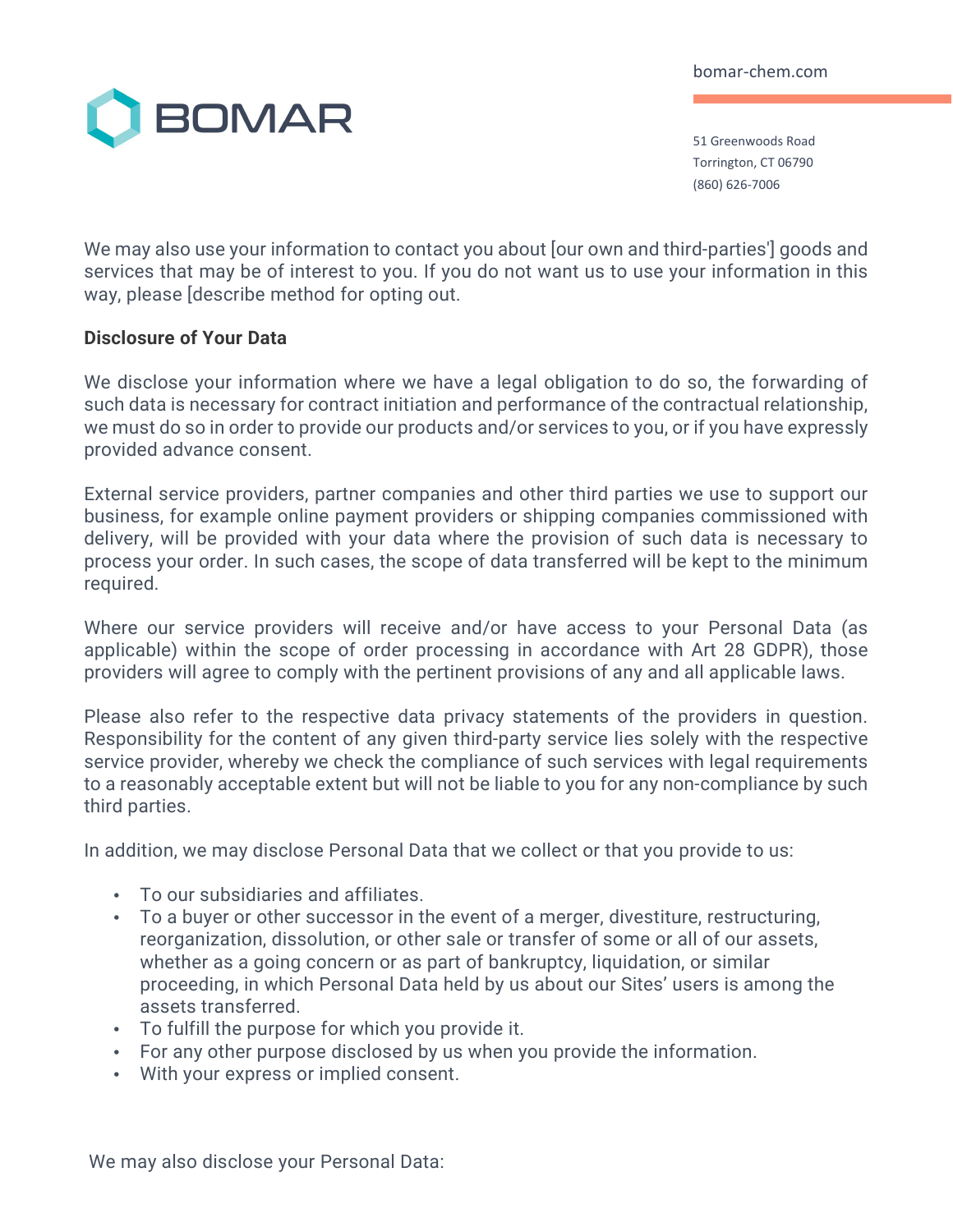

51 Greenwoods Road Torrington, CT 06790 (860) 626-7006

- To comply with any court order, law, or legal process, including to respond to any government or regulatory request.
- To enforce or apply our terms of use [https://bomar-chem.com/articles/terms-of-use] and other agreements, including for billing and collection purposes.
- If we believe disclosure is necessary or appropriate to protect the rights, property, or safety of Dymax, our customers, or others.

It is our policy to comply with the privacy legislation within each jurisdiction in which we operate. Sometimes the privacy legislation and/or an individual's right to privacy are different from one jurisdiction to another. This is why this policy refers to legislation of different jurisdictions. In Canada, the relevant legislation may include the *Personal Information Protection and Electronic Documents Act* (Canada), Canada's anti-spam legislation, and/or your local provincial private-sector privacy legislation, as applicable.

This privacy policy has a limited scope and application. Consequently, the rights and obligations contained in this privacy policy may not be available to all individuals or in all jurisdictions. If you are unsure if or how this privacy policy applies to you, please contact our privacy officer for more information using the contact information provided below. If you are in Canada, this privacy policy does not create or confer upon any individual any rights, or impose upon us any obligations outside of, or in addition to, any rights or obligations imposed by Canada's federal and provincial privacy laws, as applicable. Should there be, in a specific case, any inconsistency between this privacy policy and Canada's federal and provincial privacy laws, as applicable, this privacy policy shall be interpreted, in respect of that case, to give effect to, and comply with, such privacy laws.

As a globally active company with subsidiaries around the world, we or assigned service providers process your data outside of your jurisdiction (for example, outside of the EU/EEA if you are an EU resident, and/or outside Canada if you are a Canadian resident). We may provide certain information technology and data processing services to us from time to time so that we may operate our business, and as result, your personal information may be collected, used, processed, stored or disclosed in the United States of America. By doing so we ensure that a data protection level comparable with standards within the EU is achieved on the basis of EU standard contracts or an adequacy decision such as the EU Privacy Shield.

We may disclose aggregated information about our users, and information that does not identify any individual, without restriction.

Where we disclose Personal Data for a purpose set forth herein, we enter a contract with the third party that describes the purpose and requires the third-party recipient to both keep that Personal Data confidential and not use it for any purpose except performing the contract.

We do not sell your personal information to third parties.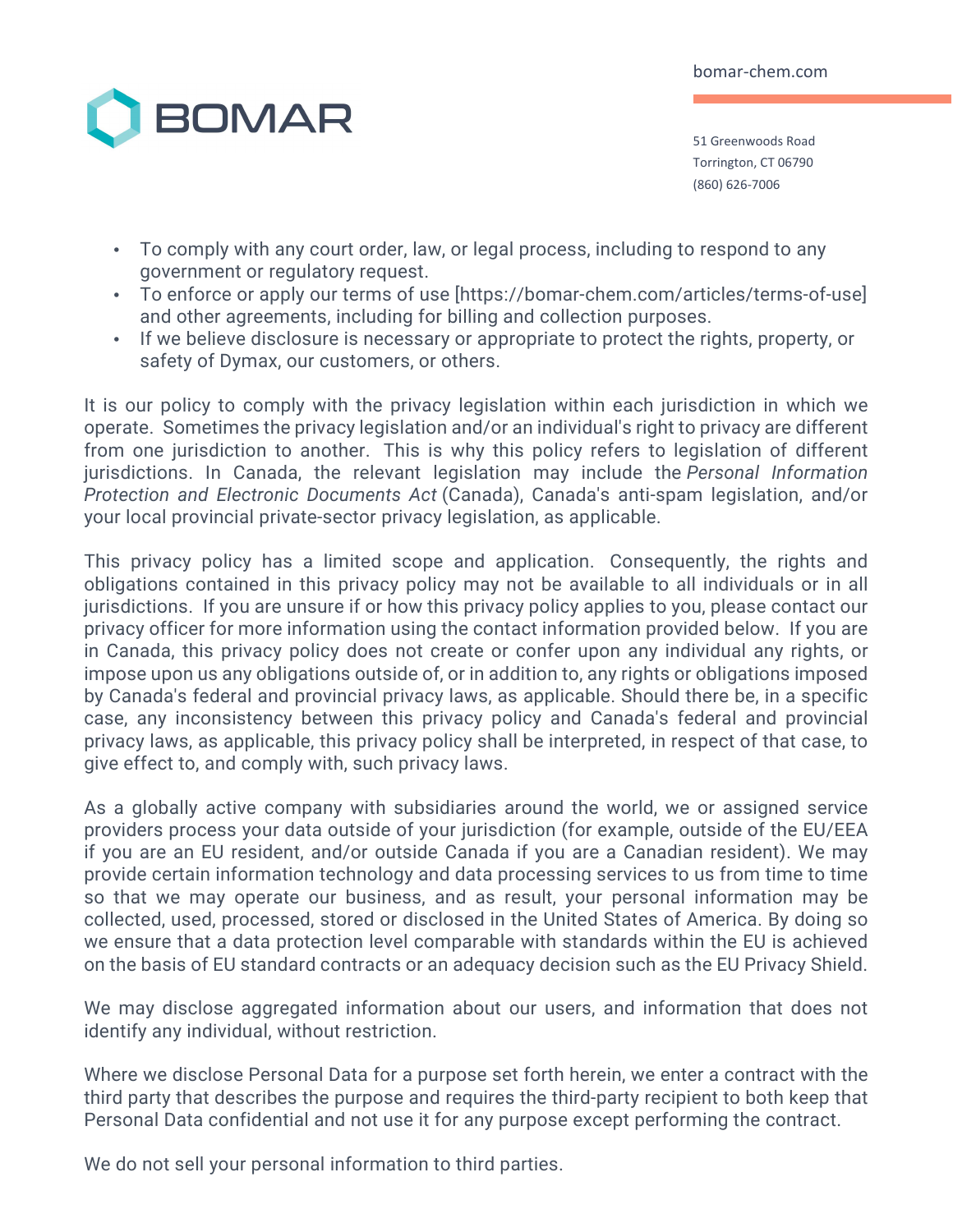

51 Greenwoods Road Torrington, CT 06790 (860) 626-7006

## **Communication by Email or Contact Form**

When you contact us by email or using a contact form, we store the data provided by you (e.g. your email address, business address, name and telephone number). We may share that information with our affiliates, suppliers, sales partners, or other providers as necessary to process, complete or deliver product to you. If we request details via our contact form that are not required for communication or to complete your order, these will be marked as optional. Such details serve to substantiate your enquiry and improve our response to your request. You provide these details on an expressly voluntary basis and with your consent (and, as applicable, pursuant to Art 6 (1) (a) GDPR). Insofar as such details relate to communication channels (for example, email address, phone number), you additionally consent to us contacting you via these channels as necessary to respond to your issues. You may withdraw your consent at any time with future effect.

Data collected in this manner is erased once storage is no longer necessary or processing is restricted where commensurate statutory retention requirements apply.

#### **Newsletter**

You can subscribe to our newsletter(s) in order to receive details of our latest offers with your consent (as applicable, pursuant to Art. 6(1)(a) GDPR).

Registration to our newsletter(s) uses the so-called double opt-in process. Accordingly, following your registration we will send an email to the email address you have provided in which you are asked to confirm you wish to receive the newsletter(s).

In addition, to process your registration request we will collect IP address, date and time of request, time zone difference to Greenwich Mean Time (GMT), content of request, and website from which the request is sent. The aim of this process is to validate your registration and, if necessary, enable clarification of any potential misuse of your Personal Data.

Your contact information is required to enable receipt of the newsletter. Input of additional, separately marked data is voluntary and used to personally tailor content to you. Following your confirmation, we store your contact information for the purposes of sending you the newsletter. As applicable, the legal basis for such is provided under Art. 6 (1) (a) GDPR.

You can withdraw your consent for receipt of the newsletter and unsubscribe from it at any time. Consent can be withdrawn by clicking on the link provided in each newsletter email.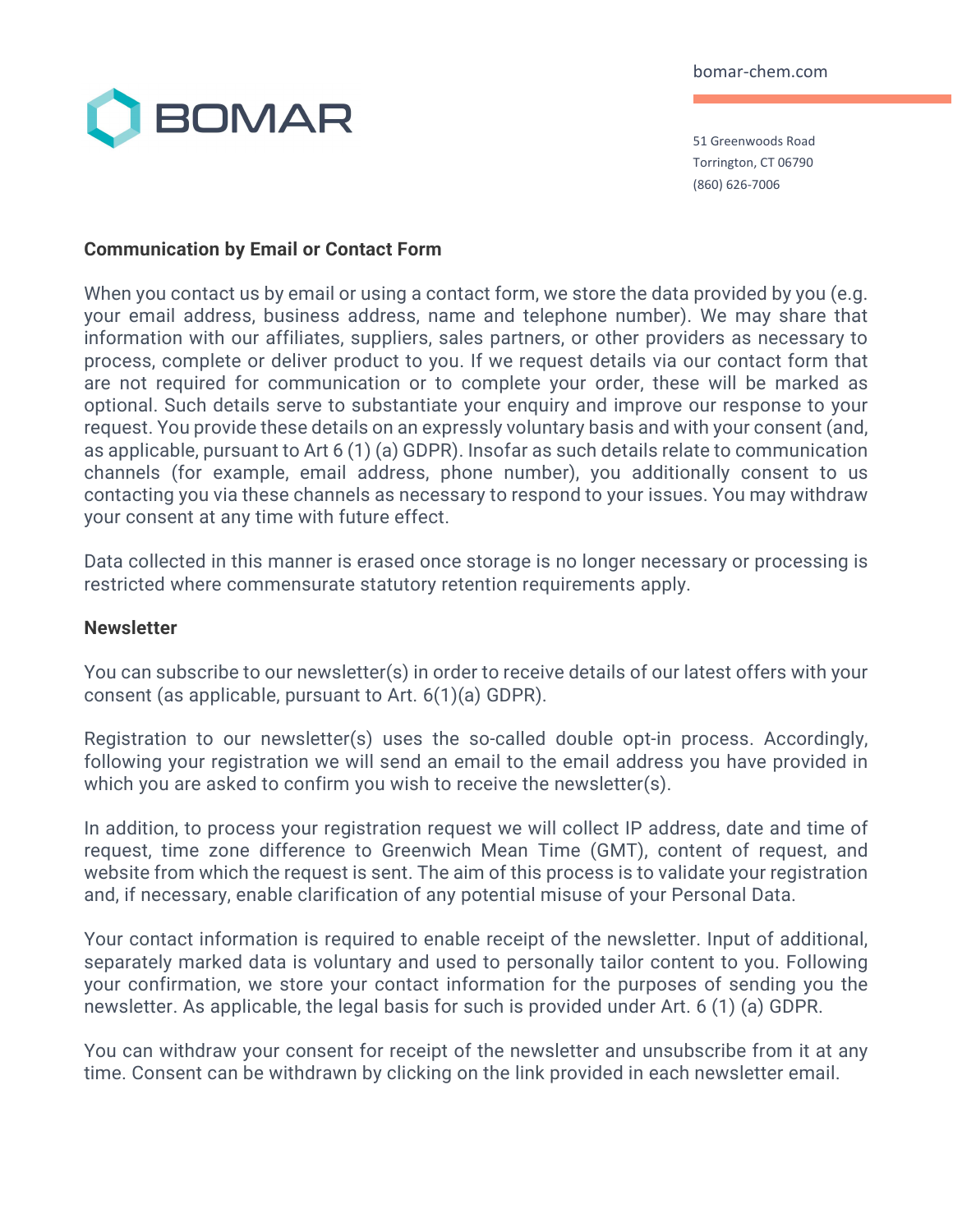

51 Greenwoods Road Torrington, CT 06790 (860) 626-7006

### **Job Applications**

You can use electronic means, including email, to submit an application to work for our company. We will use your details solely for purposes of processing your application and your verification on a limited extent. Please be aware that emails sent without encryption are transmitted by you to Dymax without protection against third-party access.

If you have applied for a specific post that turns out to have already been filled or we wish to consider you for an alternative or more suitable position, we will need to forward your application within the company. Please notify us accordingly if you do not consent to the forwarding of your application.

Your Personal Data is erased upon conclusion of the application process, or after a maximum of 6 months where you have not expressly consented to storage of your data for a longer period or a contract has been concluded. As applicable, the legal basis for such is provided under Art. 6 (1) (a), (b) and (f) GDPR and S. 26 of the German Data Protection Act (BDSG).

#### **Use of Cookies**

When you use our Sites, cookies are placed on your computer. Cookies are small text files which are stored on your hard drive by the browser you are using, and which provide certain information to the party placing the cookie. They are used to make Internet browsing more user-friendly and more efficient as a whole.

The Sites use the following types of cookies, the extent and functions of which are described in the Sections below. For more information about the cookies used on the Sites, see our Cookie Declaration at https://dymax.com/resources/resource-library/corporate-legalhr/cookie-declaration.

#### **Session Cookies**

These cookies are automatically deleted when you close your browser. In particular, these include session cookies that store a so-called session ID, through which various requests by your browser are allocated to the joint session. This enables your computer to be recognised again when revisiting our Sites. The session cookies are deleted when you log off or close the browser.

## **Persistent Cookies**

These cookies are automatically deleted after a predetermined period that may vary according to the individual cookie. You can delete cookies at any time using your browser security settings.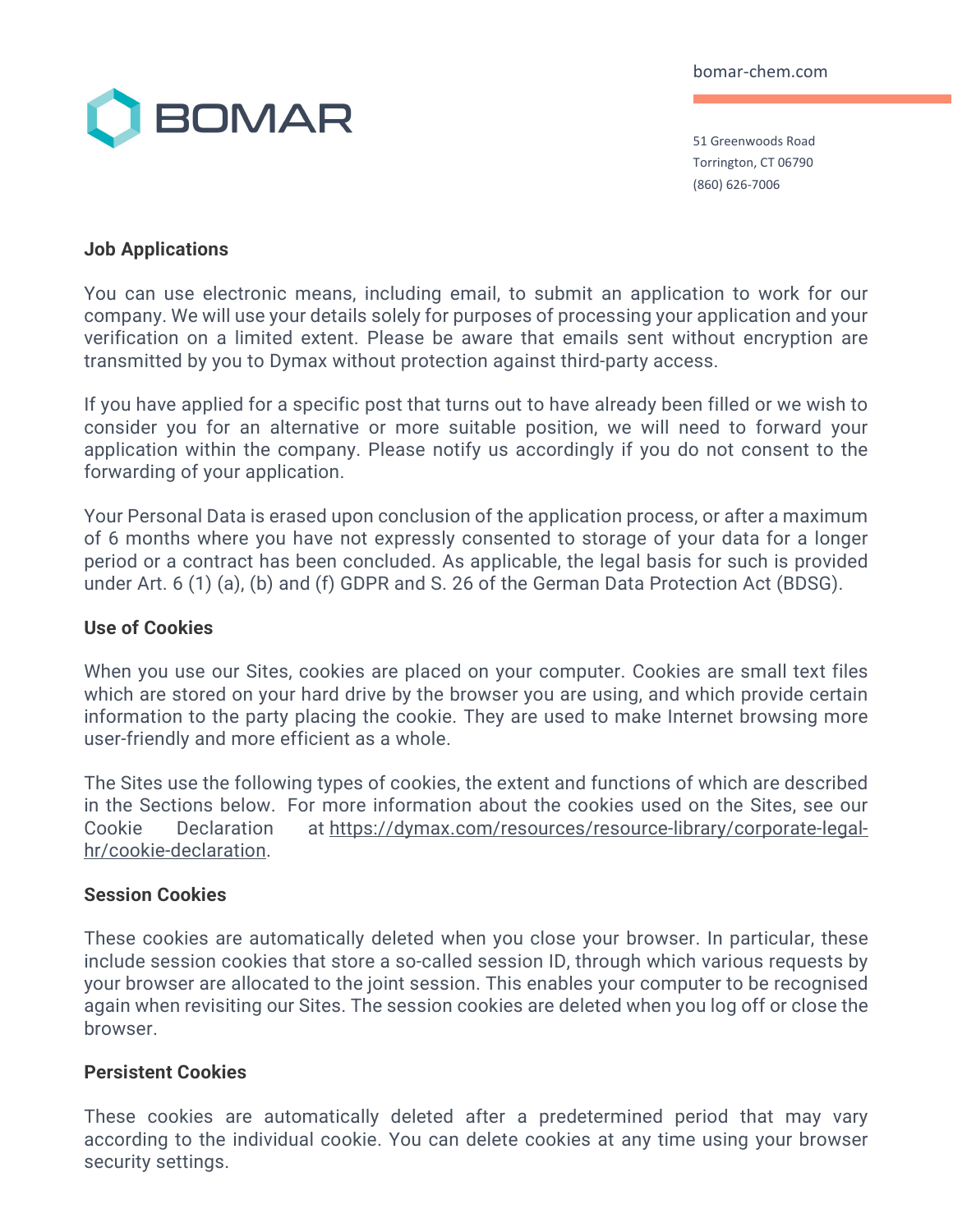

51 Greenwoods Road Torrington, CT 06790 (860) 626-7006

### **Prevention of Cookies**

You can configure your browser settings according to preference and, for example, reject acceptance of third-party cookies or all cookies. Please note that this may mean you are unable to use all the functions of the Sites.

### **Legal Basis and Retention Period**

The legal basis for possible processing of Personal Data and the retention periods for such vary and are described herein.

### **Website Analysis**

We use a variety of services specified in the following text for the purpose of analyzing and optimizing our Sites. This allows us to analyse, for example, how many users visit our Sites, what information is most frequently retrieved and how users discovered our Sites. Amongst other things, we collect data on the last webpage that the data subject visited before landing on a specific webpage (the so-called referrer) as well as which sub-pages of the webpage were accessed and how often and the length of time a given sub-page was observed. This enables us to improve our Sites and make them more user-friendly. The data consequently collected is not used to identify individual users and is anonymously or, as a minimum, pseudonymously collected. As applicable, the legal basis for such is provided under Art. 6 (1) (f) GDPR.

#### **Google Analytics**

The Sites use Google Analytics, a web analysis service of Google Inc. (1600 Amphitheatre Parkway, Mountain View, CA 94043 USA). The use encompasses the operating mode Universal Analytics. This facilitates the assignment of data, sessions and interactions across multiple devices to a pseudonymous user ID and consequently analysis of a user's activities across devices.

Google Analytics uses 'cookies' to enable analysis of your website usage. The information generated by the cookie concerning your use of the Sites will generally be forwarded to a Google server in the USA and stored there. Within member states of the European Union or other states that are party to the European Economic Area Agreement, if IP anonymization is activated on the Sites, Google will first truncate your IP address. Only in exceptional cases will the full IP address be passed to and truncated by Google on a server in the USA. The IP address sent from your browser within the scope of Google Analytics will not be combined with other Google data. On behalf of the operator of these Sites, Google will use this information to analyse your use of the Sites, create reports on website activity and provide additional services associated with use of the Sites and the Internet to the website operator.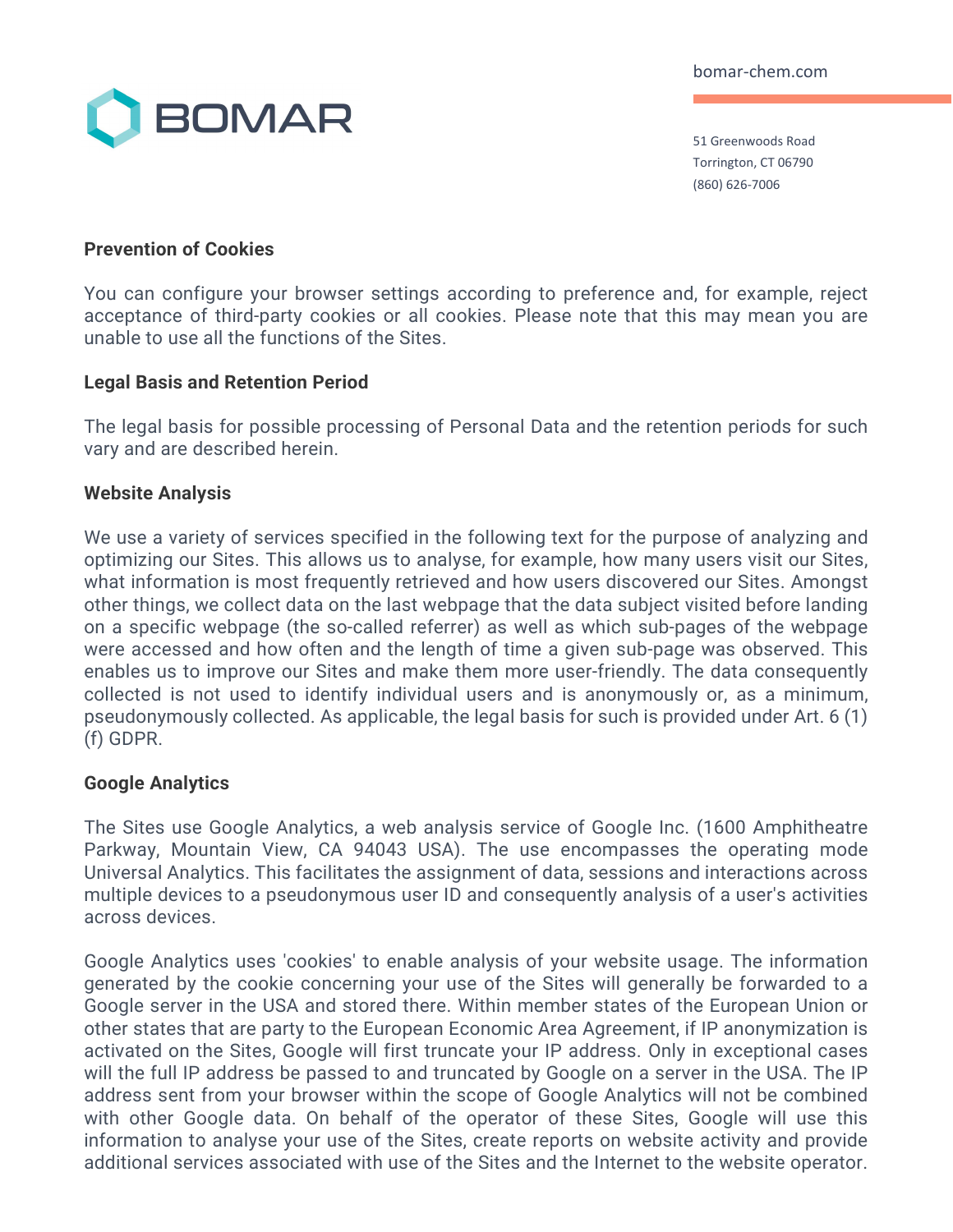

51 Greenwoods Road Torrington, CT 06790 (860) 626-7006

As applicable, these purposes also define our legitimate interest in the data processing. Further, the commensurate legal basis for using Google Analytics is provided under S. 15 (3) German Telemedia Act (TMG) and Art. 6 (1) (f) GDPR. Data sent by us and linked to cookies, user identifiers (e.g. user IDs) or advertising identifiers are automatically deleted 50 months after the most recent visit. Data that has exceeded the retention period is automatically deleted once a month. Further information on terms of use and data privacy is available at https://www.google.com/analytics/terms/us.html and https://policies.google.com/?hl=e n

You can prevent the storage of cookies by setting your browser software accordingly; however, please be aware that this may mean you are unable to use the full functionality of the Sites. You can also prevent the collection and processing by Google of data generated by the cookie regarding your use of the Sites (including your IP address) by downloading and installing https://tools.google.com/dlpage/gaoptout?hl=en. Opt-out cookies prevent the future collection of your data when visiting these Sites. To prevent collection by Universal Analytics across multiple devices, you will need to disable the cookies in your browser.

## **Google reCAPTCHA**

In certain cases we use the reCAPTCHA service from Google Inc. to process and transfer certain forms on our Sites. This is used primarily to distinguish whether the data is being entered by a human or through misuse by a bot or automated process. The service includes sending to Google the IP address and possibly other data required by Google for the reCAPTCHA service. Accordingly, the divergent data protection provisions of Google Inc. apply. For more information on the Google Inc. privacy policy go to: http://www.google.de/intl/en/privacy or https://www.google.com/intl/en/policies/privac y/.

#### **For Residents of the European Union**

#### **Data Processing Controller**

As applicable, Controller in accordance with Art. 4 (7) EU General Data Protection Regulation (GDPR) is Dymax Corporation 318 Industrial Lane / Torrington, CT 06790, Email: info@dymax.com (if not mentioned separately in imprint).

#### **Data Protection Officer Contact Options**

You can contact our data protection officer via *dataprotection*@dymax.com or our postal address with the addition 'Data protection officer' if you have any questions, complaints or concerns about this policy.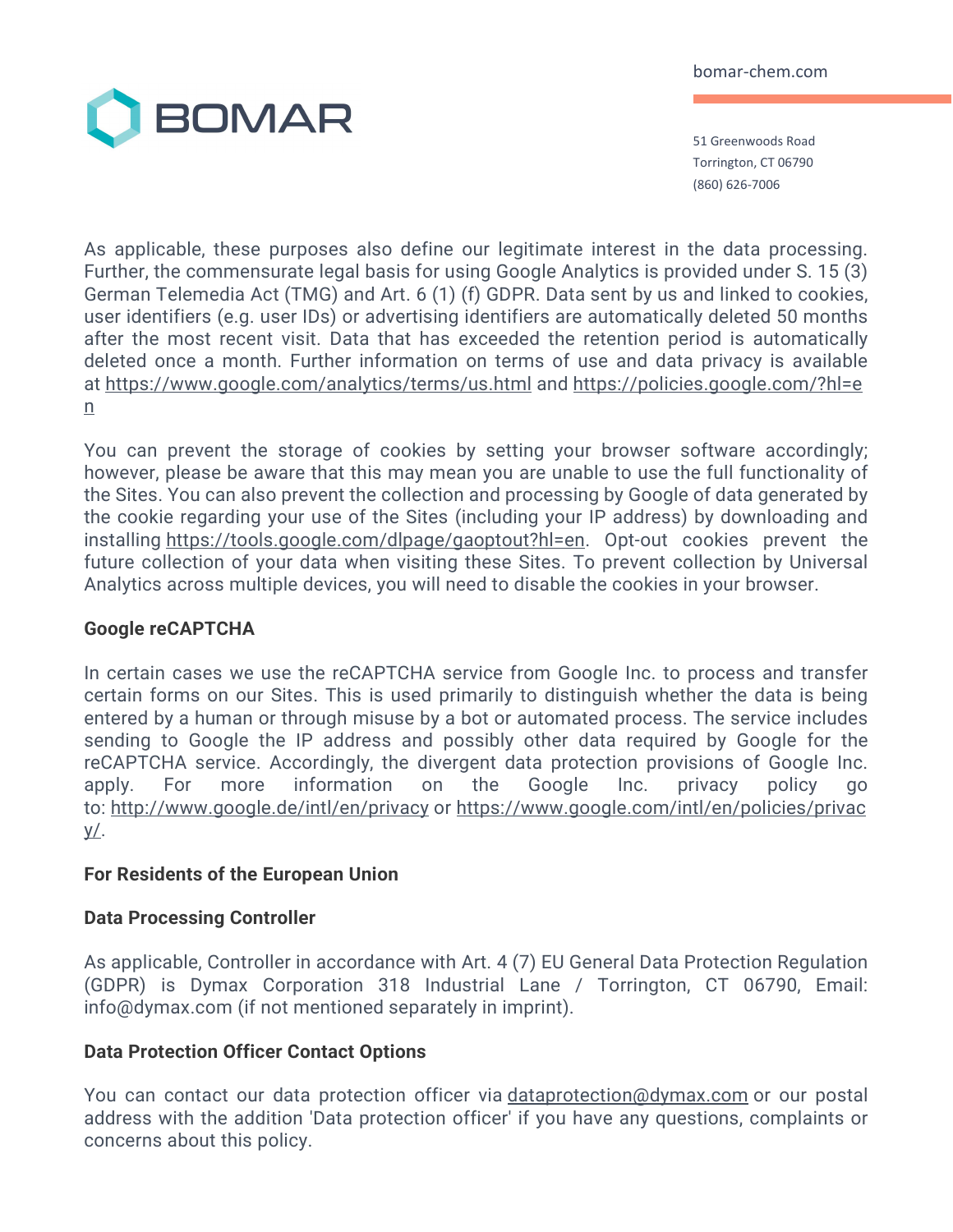

51 Greenwoods Road Torrington, CT 06790 (860) 626-7006

# **Your Rights**

## **General Rights.**

If you are a resident of the European Union, you have the right to access, rectification, erasure, restriction of processing, objection to processing and data portability. Where processing is carried out with your consent, you have the right to withdraw consent with future effect by contacting us at the email address set forth in Section 2.

## **Processing Rights in Accordance with Legitimate Interests**

Pursuant to Art 21 (1) GDPR, if you are a resident of the European Union you have the right to object at any time on grounds relating to your particular situation to the processing of Personal Data concerning you based on Article 6 (1) (e) (data processing carried out in the public interest) or Article 6 (1) (f) (data processing for the purposes of legitimate interests) GDPR, including profiling based on those provisions. In the event of objection, we will no longer process your Personal Data, unless for where we are able to demonstrate compelling legitimate grounds for processing that override your interests, rights and freedoms, or where processing serves to establish, exercise or defend legal claims.

#### **Rights in the Case of Direct Marketing**

As applicable, Insofar as we process your Personal Data in order to carry out direct marketing, in accordance with Art. 21 (2) GDPR you have the right to object at any time to the processing of Personal Data concerning you for the purpose of such marketing; this also applies to profiling, insofar as it is associated with such direct marketing.

If you object to processing for direct marketing purposes, we will no longer process your Personal Data for such purposes.

## **Right to Lodge a Complaint with a Supervisory Authority**

If you are a resident of the European Union, you also have the right to lodge a complaint regarding our processing of your Personal Data with a pertinent data privacy supervisory authority.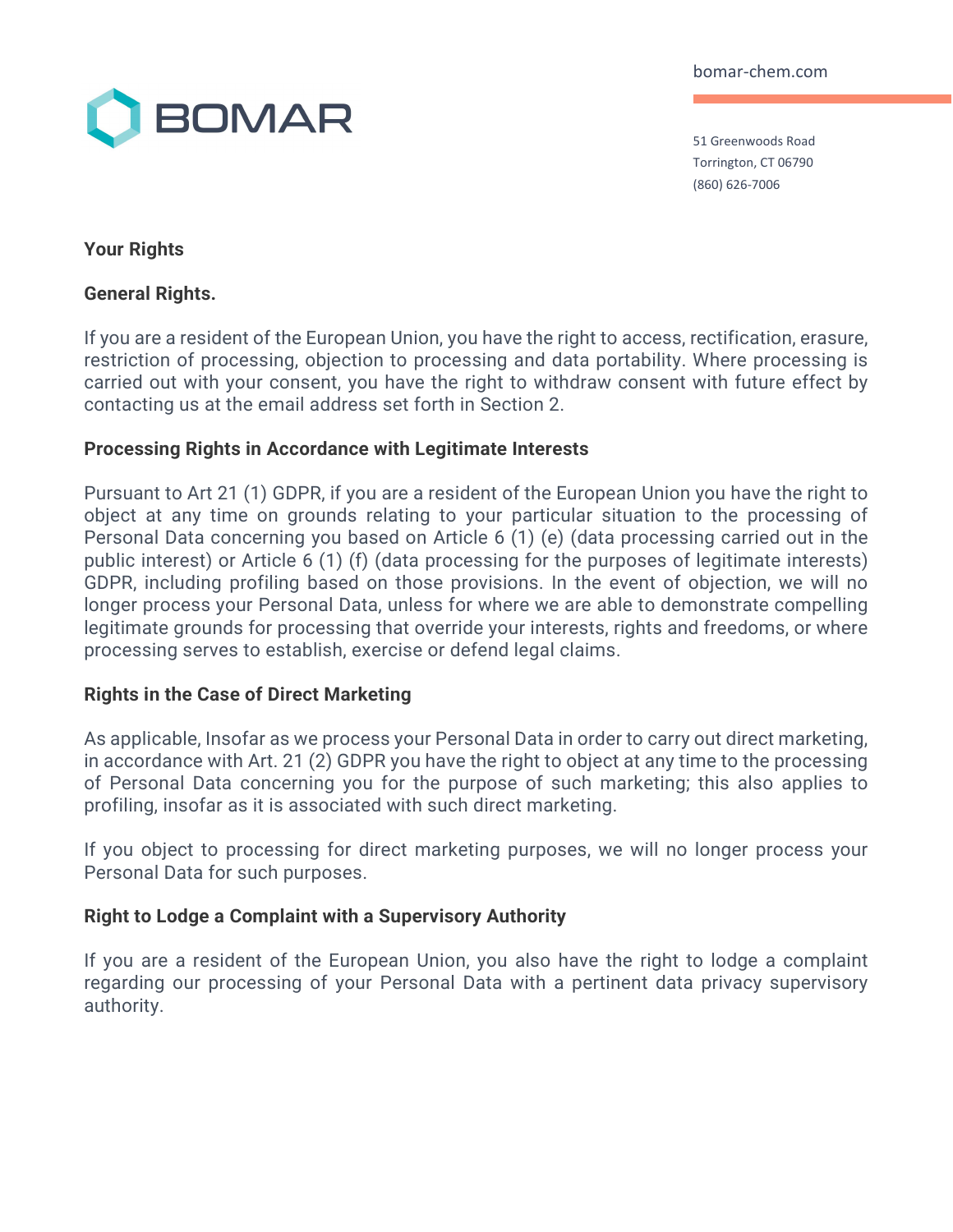

51 Greenwoods Road Torrington, CT 06790 (860) 626-7006

## **For Residents of California**

## **If you are a resident of California and the CCPA applies to the relationship you have with Dymax and/or the data you submitted and/or that we collected from you, you have the following rights under the California Consumer Privacy Act of 2018 ("CCPA"):**

to know what categories of Personal Data, as that term is defined under the CCPA, about you we have collected and used, including how the Personal Data was collected;

to know what categories of Personal Data is being sold or disclosed and if it is being sold or disclosed to third parties and a list of categories of information that are sold;

to opt out of the sale of your Personal Data (click here for more information on "Personal Data Sales Opt-Out and Opt-in Rights" https://oag.ca.gov/privacy/ccpa;

to access your Personal Data, including the right to download or transfer Personal Data collected during the previous 12 months (click here for more information on "Access to Specific Information and Data Portability Rights) https://oag.ca.gov/privacy/ccpa;

to request that your Personal Data be deleted (click here for more information on "Deletion Request Rights" https://oag.ca.gov/privacy/ccpa; and

to equal service and equal price for goods or services even if you exercise your rights under the CCPA.

While California residents have the right to opt-out of the sale of their Personal Data under CCPA, we do not sell Personal Data to any third parties, and therefore, we have not included a "Do Not Sell My Personal Information" link on our Sites. If our practices change, we will update this privacy policy and take any other necessary action to comply with applicable law.

If you are a California resident and you want to exercise any of your rights as set forth above, please contact us at 1-877-396-2988, 1-877-396-2963 or info@dymax.com. For all requests, it is helpful to put the statement "California Privacy Rights" in the body of your request, describe the nature of your request, and provide your name, street address, city, state, and zip code. In your request, you need to attest to the fact that you are a California resident and provide a current California address for our response. For more information click here https://oag.ca.gov/privacy/ccpa.

We will not discriminate against you for exercising any of your CCPA rights. Unless permitted by the CCPA, we will not:

Deny you goods or services.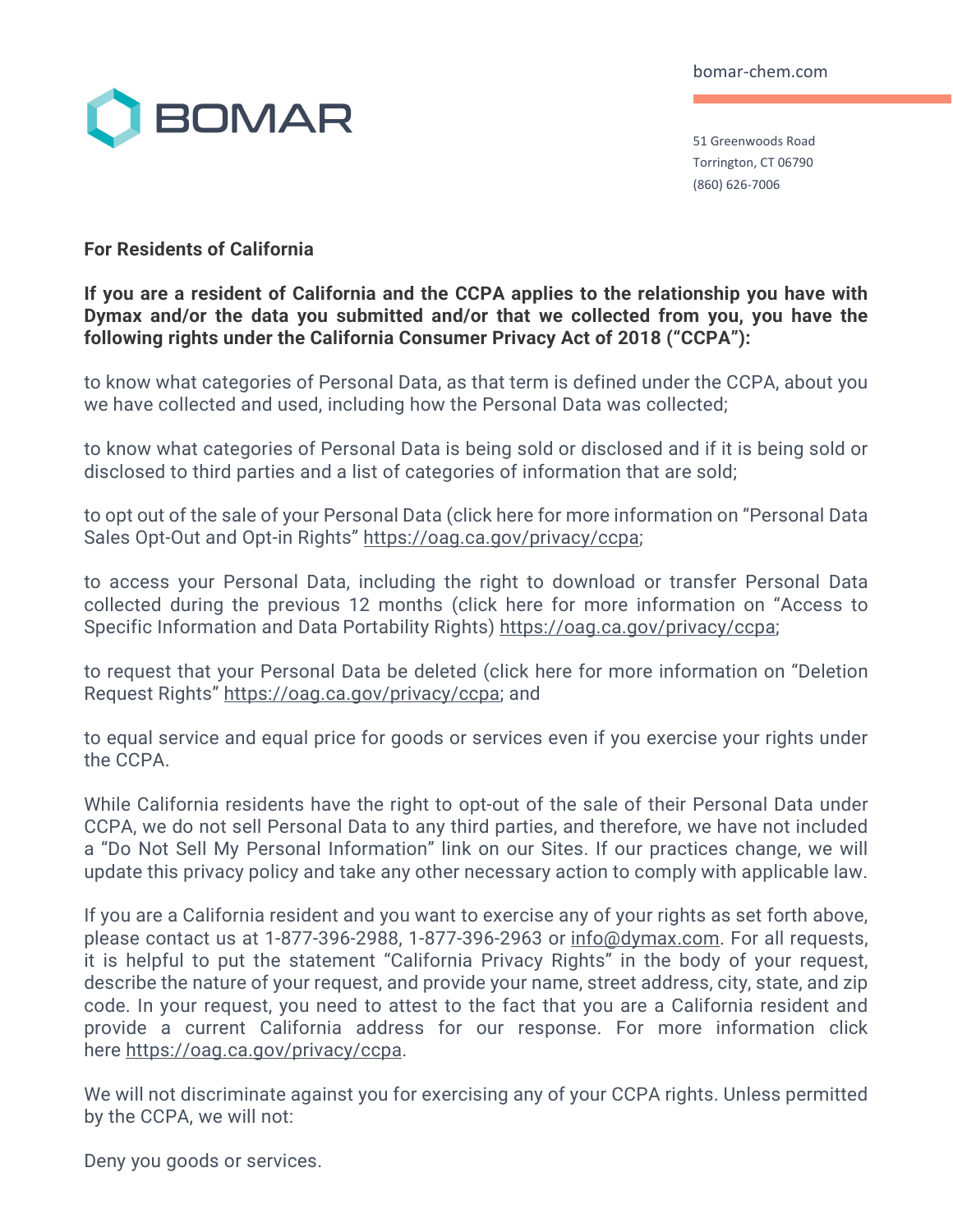

51 Greenwoods Road Torrington, CT 06790 (860) 626-7006

Charge you different prices or rates for goods or services, including through granting discounts or other benefits, or imposing penalties.

Provide you a different level or quality of goods or services.

Suggest that you may receive a different price or rate for goods or services or a different level or quality of goods or services.

## **Users Only of Legal Age of Majority**

Our Sites are directed to individuals over the age of eighteen (18). By using our Sites, you affirm that you are at least 18 years of age or older. We are not liable for any damages that may result from a user's misrepresentation of age.

We do not knowingly solicit or collect Personal Data from children under the age of 13 without verifiable parental consent. If we discover that a child under the age of 13 has shared Personal Data with us, we will not use that information except as necessary to protect the safety of the child and others as the law permits or requires. We also will take all reasonable measures to have that information deleted. If you become aware that we have collected Personal Data from a child under the age of 13, please contact us immediately at the e-mail address provided in Section 2.

Parents or legal guardians of children under 13 cannot agree to this policy on their behalf.

## **Data Protection**

We have technical and operational security measures in place to protect your data against unintentional or intentional manipulation, loss, destruction or access by unauthorized persons. Our security processes are regularly reviewed and updated as necessary. However, the transmission of information via the internet is not completely secure. Therefore, we cannot guarantee the security of your Personal Data transmitted to our Sites. Any transmission of Personal Data is at your own risk. We are not responsible for circumvention of any privacy settings or security measures contained on the Sites.

## **Changes to Our Privacy Policy**

It is our policy to post any changes we make to our privacy policy on this page. If we make material changes to this privacy policy, we will endeavor to notify you by posting a notice on our Sites and/or contacting you at the email address that you provided. The date the privacy policy was last revised is identified at the bottom of the page. You are responsible for ensuring we have an up-to-date active and deliverable email address for you, and for periodically visiting our Sites and this privacy policy to check for any changes.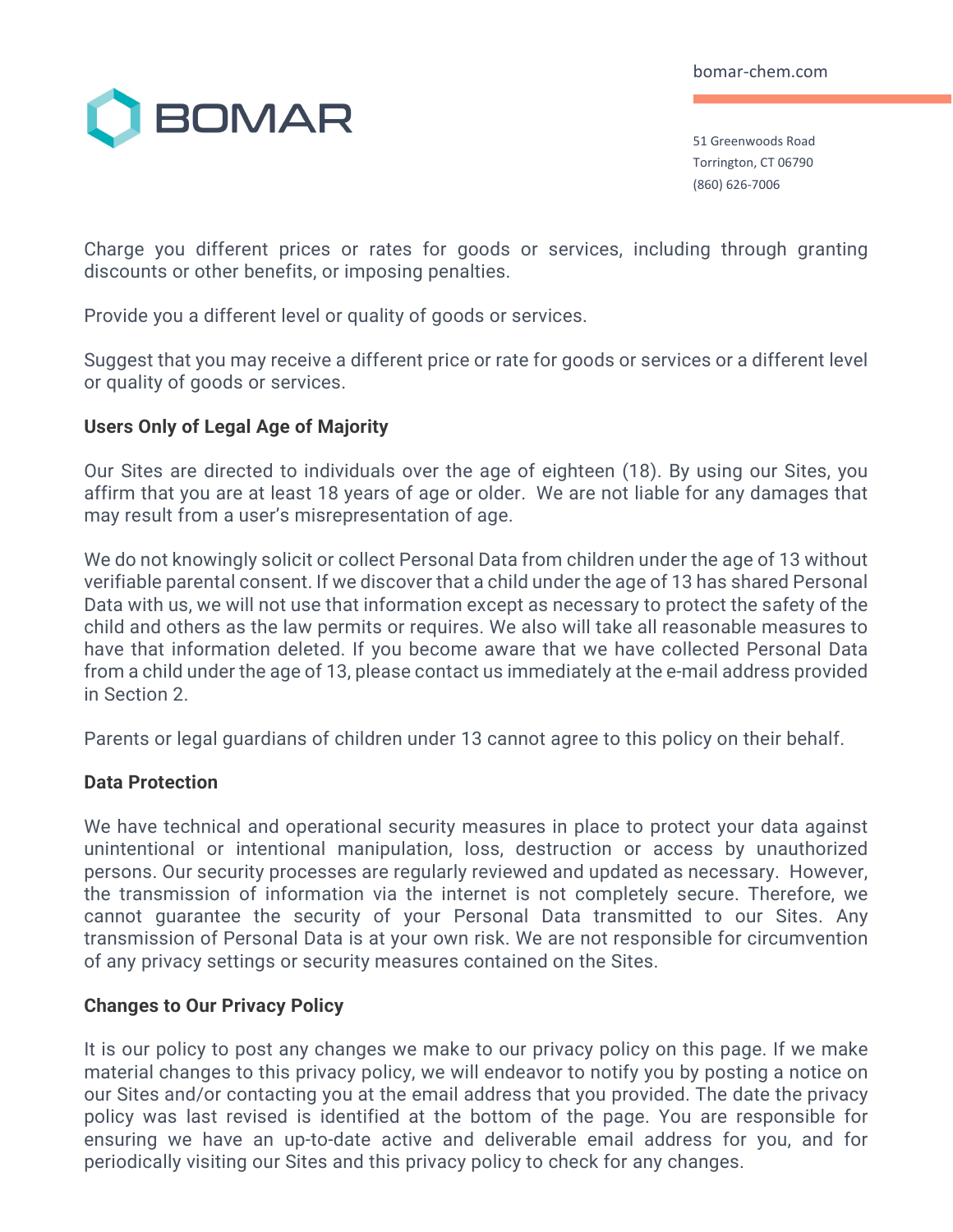

51 Greenwoods Road Torrington, CT 06790 (860) 626-7006

### **Accessibility Statement**

We are committed to making sure that our website is accessible to everyone. To access our Privacy Policy in an alternative form, please contact us at info@dymax.com or 1-877-396- 2988 or 1-877-396-2963 so we may provide a copy in an alternative format.

### **Contacting Us**

We welcome any queries, comments, complaints or requests you may have regarding this Privacy Policy. Please do not hesitate to contact us at:

Dymax Corporation 318 Industrial Lane Torrington, CT 06790 info@dymax.com 1-860-482-1010

## **https://oag.ca.gov/privacy/ccpa**

## **FOR CALIFORNIA RESIDENTS ONLY**

#### **Your Rights under the California Consumer Privacy Act**

The California Consumer Privacy Act of 2018 ("CCPA") provides California residents with specific rights regarding their personal information. In addition to our Privacy Policy [insert hyperlink to main Privacy Policy], this webpage further describes your CCPA rights and explains how to exercise those rights.

You have the right to request that we disclose certain information to you about our collection and use of your personal information over the past twelve (12) months. Once we receive and confirm your verifiable consumer request (see **Exercising Access, Data Portability, and Deletion Rights** below), we will disclose to you:

- The categories of personal information we collected about you.
- The categories of sources for the personal information we collected about you.
- Our business or commercial purpose for collecting or selling that personal information.
- The categories of third parties with whom we share that personal information.
- The specific pieces of personal information we collected about you (also called a data portability request).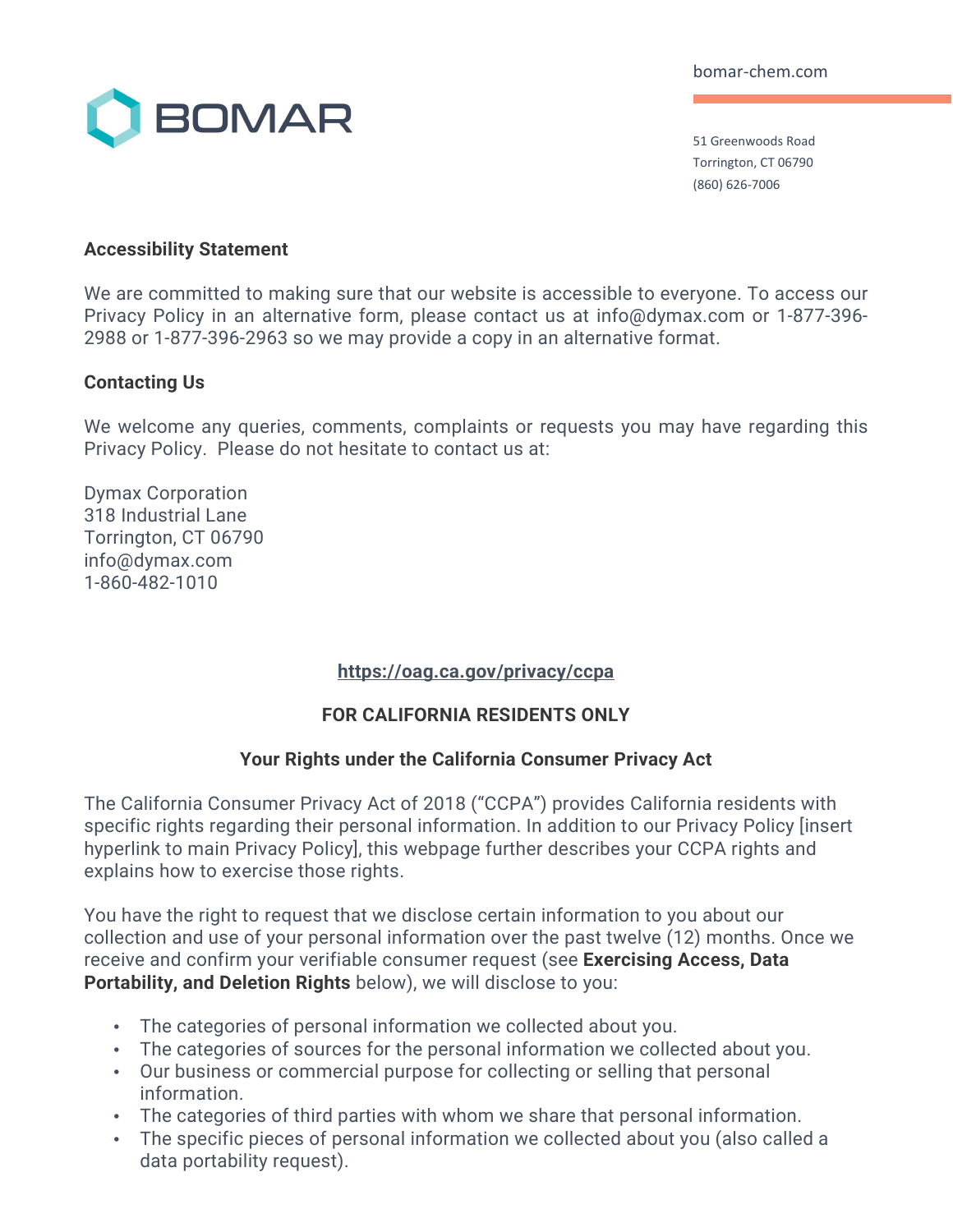

51 Greenwoods Road Torrington, CT 06790 (860) 626-7006

- If we sold or disclosed your personal information for a business purpose, two separate lists disclosing:
	- o sales, identifying the personal information categories that each category of recipient purchased; and,
	- o disclosures for a business purpose, identifying the personal information categories that each category of recipient obtained.

You have the right to request that we delete any of your personal information that we collected from you and retained, subject to certain exceptions. Once we receive and confirm your verifiable consumer request (see **Exercising Access, Data Portability, and Deletion Rights** below), we will delete (and direct our service providers to delete) your personal information from our records, unless an exception applies.

We may deny your deletion request if retaining the information is necessary for us or our service provider(s) to:

- Complete the transaction for which we collected the personal information, provide a good or service that you requested, take actions reasonably anticipated within the context of our ongoing business relationship with you, or otherwise perform our contract with you.
- Detect security incidents, protect against malicious, deceptive, fraudulent, or illegal activity, or prosecute those responsible for such activities.
- Debug products to identify and repair errors that impair existing intended functionality.
- Exercise free speech protect the right of another consumer to exercise their free speech rights, or exercise another right provided for by law.
- Comply with the California Electronic Communications Privacy Act (Cal. Penal Code § 1546 et. seq.).
- Engage in public or peer-reviewed scientific, historical, or statistical research in the public interest that adheres to all other applicable ethics and privacy laws, when the information's deletion may likely render impossible or seriously impair the research's achievement, if you previously provided informed consent.
- Enable solely internal uses that are reasonably aligned with consumer expectations based on your relationship with us.
- Comply with a legal obligation.
- Make other internal and lawful uses of that information that are compatible with the context in which you provided it.

To exercise the access, data portability, and deletion rights described above, please submit a verifiable consumer request to us by either calling us at 1-877-396-2988 or 1-877-396- 2963, emailing us at info@dymax.com.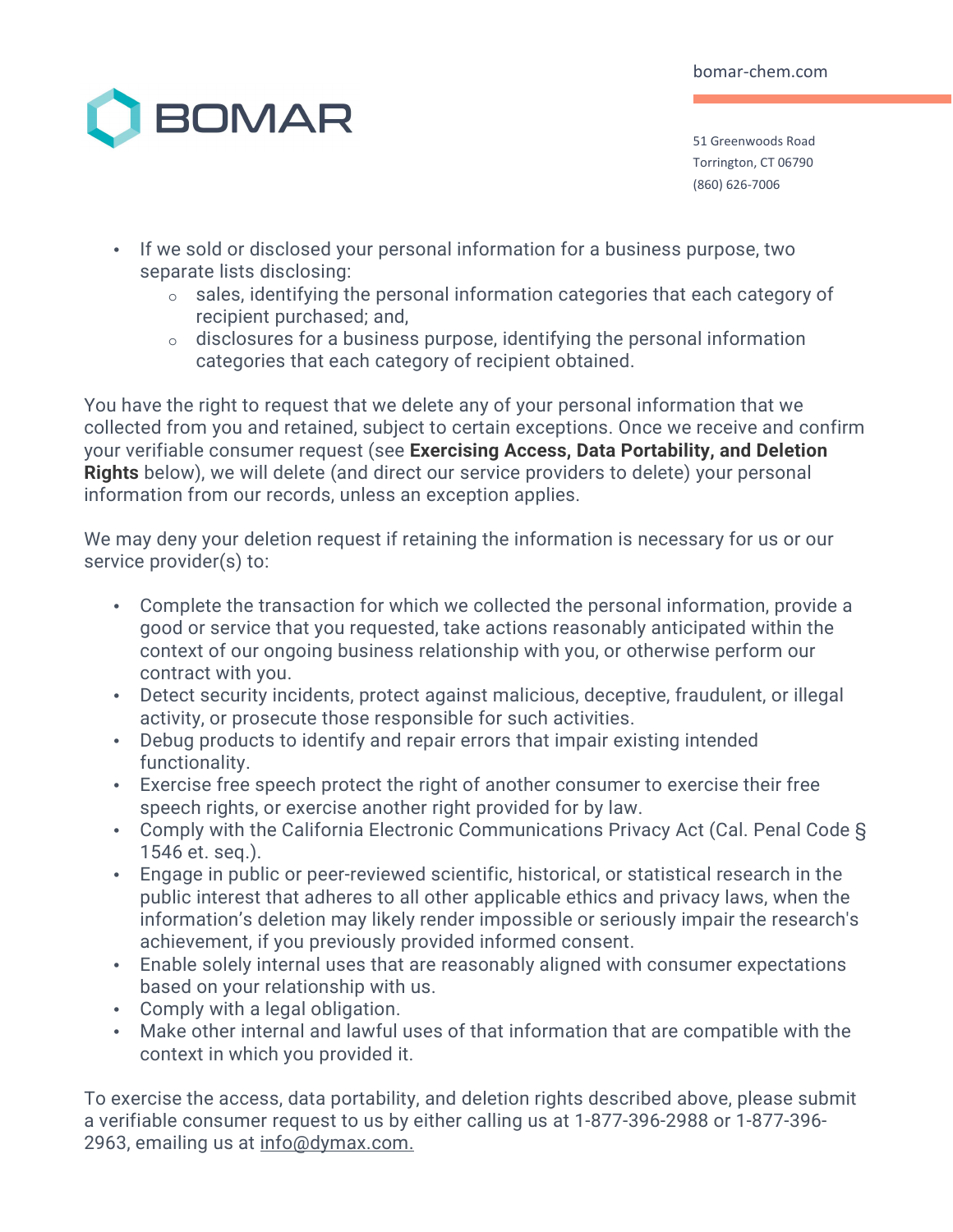

51 Greenwoods Road Torrington, CT 06790 (860) 626-7006

Only you, or a person registered with the California Secretary of State that you authorize to act on your behalf, may make a verifiable consumer request related to your personal information. You may also make a verifiable consumer request on behalf of your minor child.

You may only make a verifiable consumer request for access or data portability twice within a 12-month period. The verifiable consumer request must:

- Provide sufficient information that allows us to reasonably verify you are the person about whom we collected personal information or an authorized representative.
- Describe your request with sufficient detail that allows us to properly understand, evaluate, and respond to it.

We cannot respond to your request or provide you with personal information if we cannot verify your identity or authority to make the request and confirm the personal information relates to you. We will not require you to incur any costs or fees in order to process or provide a verifiable request.

We will only use personal information provided in a verifiable consumer request to verify the requestor's identity or authority to make the request.

We will confirm receipt of a verifiable consumer request within ten (10) business days and provide information about how we will process the request.

We will provide a response to a verifiable consumer request within forty-five (45) calendar days of its receipt. If we require more time (up to 45 calendar days), we will inform you of the reason and extension period in writing.

We will deliver our written response by mail or electronically, at your option.

Any disclosures we provide will only cover the 12-month period preceding the verifiable consumer request's receipt. The response we provide will also explain the reasons we cannot comply with a request, if applicable. For data portability requests, we will select a format to provide your personal information that is readily useable and should allow you to transmit the information from one entity to another entity without hindrance.

While California residents have the right to opt-out of the sale of their personal information under CCPA, we do not sell personal information to any third parties, and therefore, we have not included a "Do Not Sell My Personal Information" link on our Site. If our practices change, we will update this Privacy Policy and take any other necessary action to comply with applicable law.